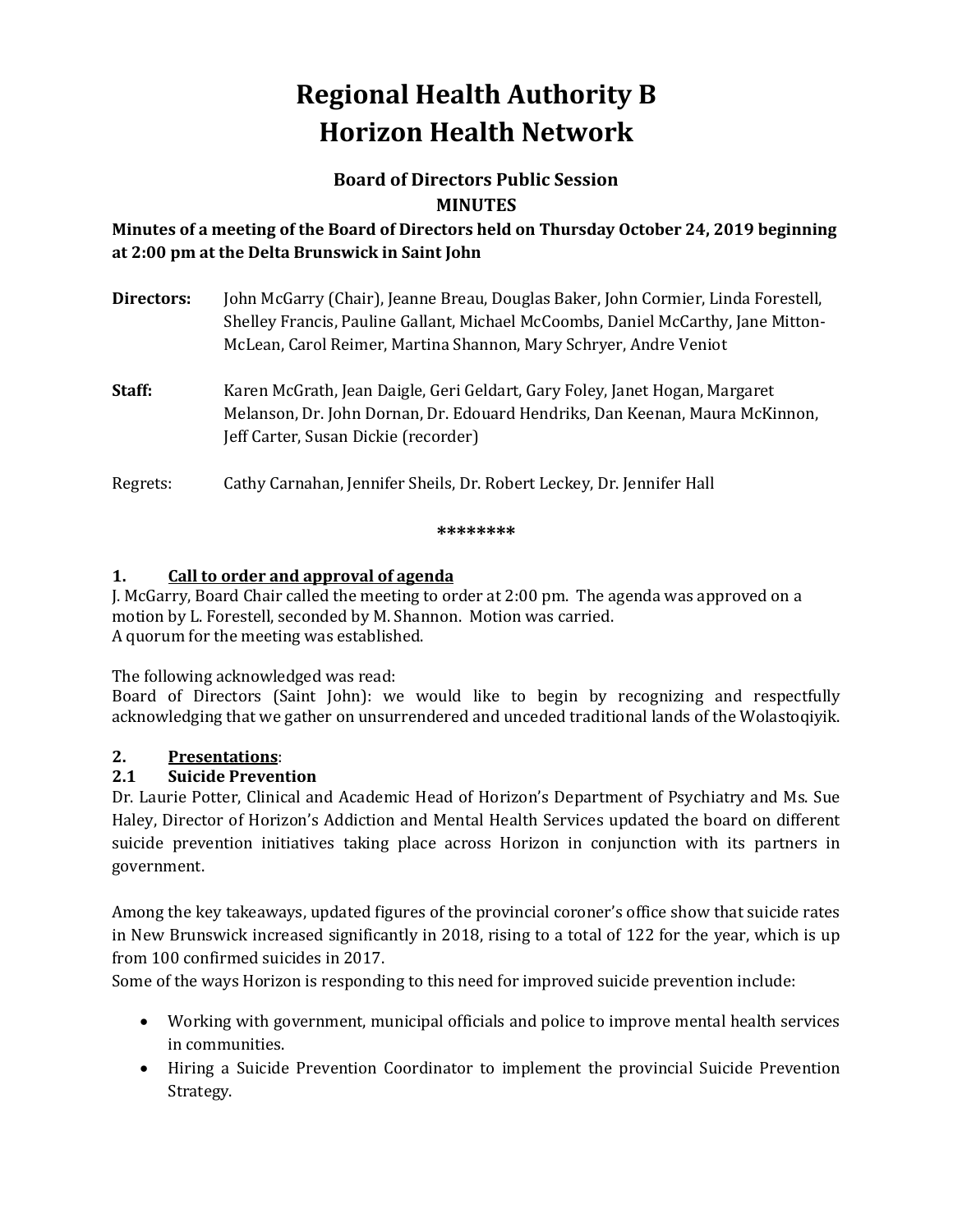**Regional Health Authority – Horizon Health Network Minutes of Meeting – October 24, 2019 Page 2 of 5**

- Adding a suicide risk assessment component to all mental health assessments.
- Establishing active suicide prevention committees, and various community awareness campaigns.

Ms. Haley explained it is believed that with a better understanding of suicide combined with evidenced-based prevention programs and the collaboration of all stakeholders, we can make a difference for our patients and clients.

### **3.2 Workplace Violence Prevention**

M. McKinnon, Chief Human Resource Officer explained in 2019 workplace violence remains a reality in the health care environment. Horizon has made a commitment to work with employees to ensure they have the tools and support needed to be able to anticipate a potential violent incident, to respond safely and effectively to incidents of violence and to report all incidents. During her presentation to the board, M. McKinnon indicated the organization is making significant progress, despite there being a lot of work left to do. Horizon's cross-disciplinary Workplace Violence Prevention Implementation Committee is made up of representatives from our union partners, physicians and patient representatives. This committee is proactively and consistently working on developing strategies and initiatives aimed at reducing the incidents and impact of workplace violence in our organization.

#### **4. Consent Agenda**

**4.1 Minutes from the last meeting**  *MOTION: IT WAS MOVED BY L. FORESTELL, SECONDED BY M. SCHRYER THAT***; THE CONSENT AGENDA BE APPROVED AS PRESENTED. MOTION CARRIED.** 

#### **5**. **Business arising from the minutes**

Nil.

#### **6. Balanced Scorecard**

M. Melanson, VP of Quality and Patient Centred Care explained Horizon's balanced scorecards purpose is to measure progress towards achieving objectives, establishes targets and reports quarterly performance and includes actions undertaken to achieve the targets.

M. Melanson provided an overview of the balanced scorecard results for June 2019. The following indicators were highlighted:

- % of recommendations for Horizon from Community Health Needs Assessments that have been implemented.
- Number of primary care health care spoke sites
- % of patients on the hip or knee replacement surgery wait list that have waited less than one year
- % of patient experience advisor survey respondents that feel their work as a PEA improves person and family centred care
- Percentage of beds occupied by ALC patients in 5 regional hospitals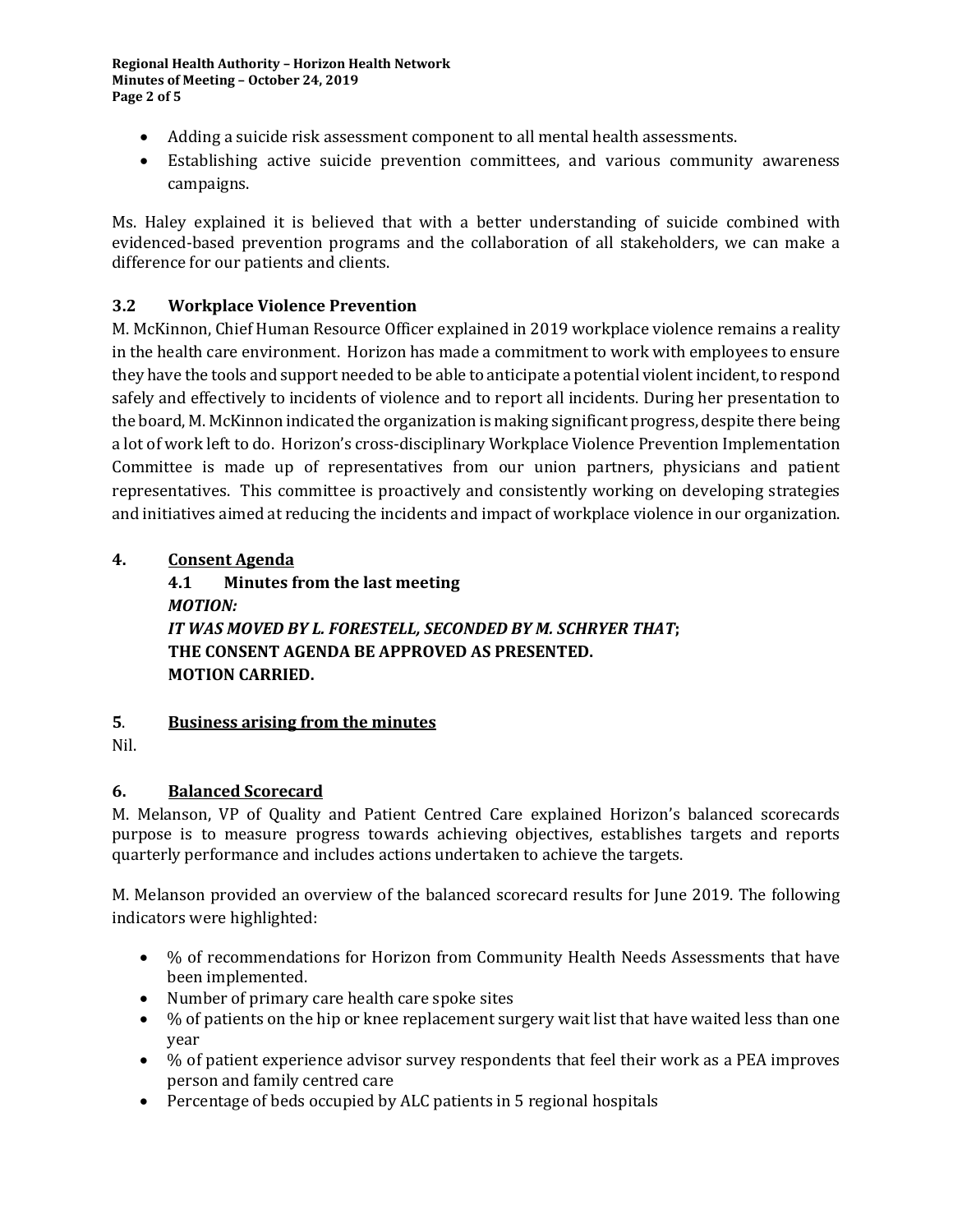**Regional Health Authority – Horizon Health Network Minutes of Meeting – October 24, 2019 Page 3 of 5**

• Rate of workplace violence incidents reported

### **7. Official Languages Update**

M. Melanson, VP of Quality and Patient Centre Care reported the Official Languages projects are progressing at a good pace. The team's efforts have been focused on the revision of the Official Languages complaint process, the linguistic profile project and the active office relaunch project.

M. Melanson provided number of complaints, fiscal year to date 2019-2020 showed a total of 10 complaints received.

#### **8. Patient Safety and Quality Improvement Committee**

C. Reimer, Chair of the Patient Safety and Quality Improvement Committee explained the committee met on September 12, 2019. The following items were discussed:

- Committee received a presentation outlining Vanessa's Law which will be in effect beginning December 16th, 2019 to comply with the "Act Protecting Canadians from Unsafe Drugs" which require mandatory reporting of all Serious Adverse Drug Reactions and Medical Device Incidents which involve a therapeutic product.
- A presentation on Pressure Ulcer Management was received which outlined Horizon's comprehensive approach to assessment of all patients upon admission and regularly while in hospital for any signs or risks of skin breakdown.
- Horizon Quality and Patient Safety Indicators as well as Infection Prevention and control indicators were reviewed.
- Alternate Level of Care update was received by the committee. It was noted that Horizon peaked at 517 ALC patients in August 2018.
- Correspondence was received concerning Clinic 554 in regard to access of their services. This was brought to the full board for discussion in which a motion was made that Horizon advocate to the government of New Brunswick for payment to physicians to provide abortion services in a quality and safe environment outside the hospital.

#### **9. Governance and Nominating Committee**

M. Shannon, Chair of the Governance and Nominating Committee provided a report from the committee meeting held on September 12, 2019 in Fredericton. The following items were discussed at this meeting:

- Review of Roles and Responsibility of Board Members Policy and will be finalized at the December committee meeting.
- Governance Terms of Reference review
- Update on Communication Plan and Brand Strategy
- Community Health Needs Assessment Schedule Update
- Responsibility of CEO Policy

This policy was brought forward for approval.

**MOTION:**

*IT WAS MOVED BY L. FORESTELL, SECONDED BY M. SCHRYER THAT;*  **THE RESPONSIBILTY OF THE CEO POLICY BE APPROVED AS PRESENTED. MOTION CARRIED.**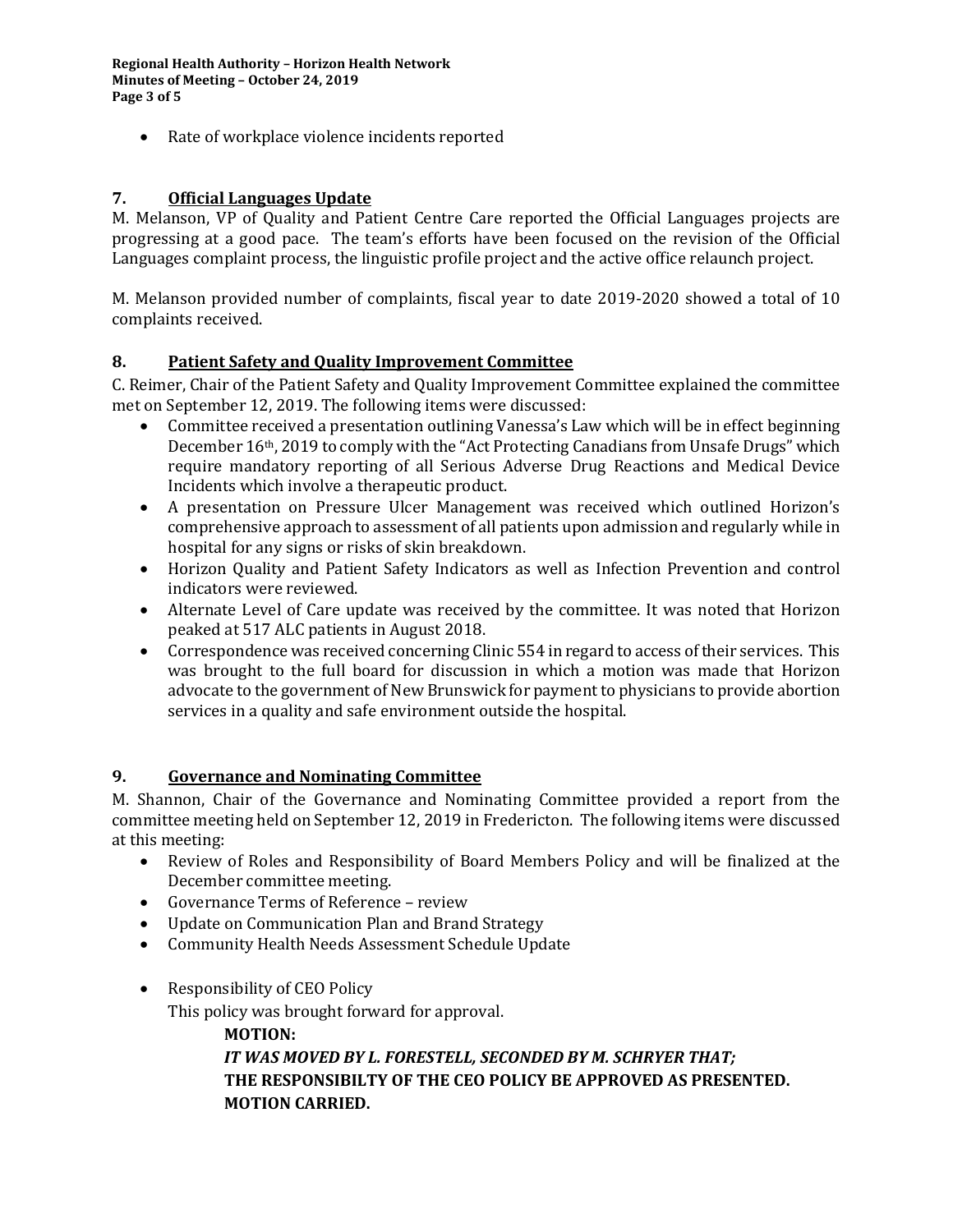**Regional Health Authority – Horizon Health Network Minutes of Meeting – October 24, 2019 Page 4 of 5**

#### **10. Finance, Audit and Resource Committee**

D. McCarthy, Chair of the Finance, Audit and Resource Committee provided a report from the committee meeting held on September 12, 2019 in Fredericton. The following are items were discussed at the meeting and require approval from the Board of Directors.

• Education Funds: The Committee brought forth a recommendation to utilize accrued interest from education funds managed by the Saint John Regional Hospital Foundation which would allow the implementation of the Cleveland Clinic program in Horizon facilities.

### **MOTION:**

*IT WAS MOVED BY D. MCCARTHY, SECONDED BY P. GALLANT THAT***; THE BOARD OF DIRECTORS DIRECT HORIZON TO PROCEED WITH THE ACQUISITION OF THE RIGHTS TO USE THE CLEVELAND H.E.A.R.T. PROGRAM THROUGH THE USE OF ACCURED INTEREST FROM THE ATLANTIC HEALTH SCIENCES EDUCATION FUND. MOTION CARRIED.** 

• Infrastructure: The Board feels strongly about the need for a formalized process that firstly identifies and then could guide prioritization of end of life of major equipment and our aging infrastructure. This process would enhance alignment and enable the Province to have a more focused and responsible approach towards the allocation of applicable funds. A recommendation has come forward to have the Board write a letter to the Department of Health to consider developing a provincial process to look at and assess our deteriorating infrastructure and end of life equipment. Thus, a letter has been written and was included as part of this report.

#### **MOTION:**

## **IT WAS MOVED BY D. MCCARTHY, SECONDED BY S. FRANCIS THAT; THE BOARD OF DIRECTORS WRITE A LETTER TO GOVERNMENT ON THE NEED FOR A PROCESS FOR THE REPLACEMENT/REPAIRING OF INFRASTRUCTURE WITHIN THE PROVINCE OF NEW BRUNSWICK. MOTION CARRIED.**

D. Keenan, Chief Financial Officer reported on the financial results of Horizon year to date in July. Horizon is reflecting a deficit of \$2,138,000 after 4 months.

Dan Keenan provided correspondence from the Auditor General regarding changes to the Auditor General Act in 2014 and a requirement to have our external auditor appointment approved by her office. The appointment of KPMG for completion of our 2020 audit was approved verbally, but prior to appointing them for further years, the board is required to complete a comprehensive review of our external auditor at the December Finance Audit and Resource Committee meeting.

## **11. Regional Medical Advisory Committee**